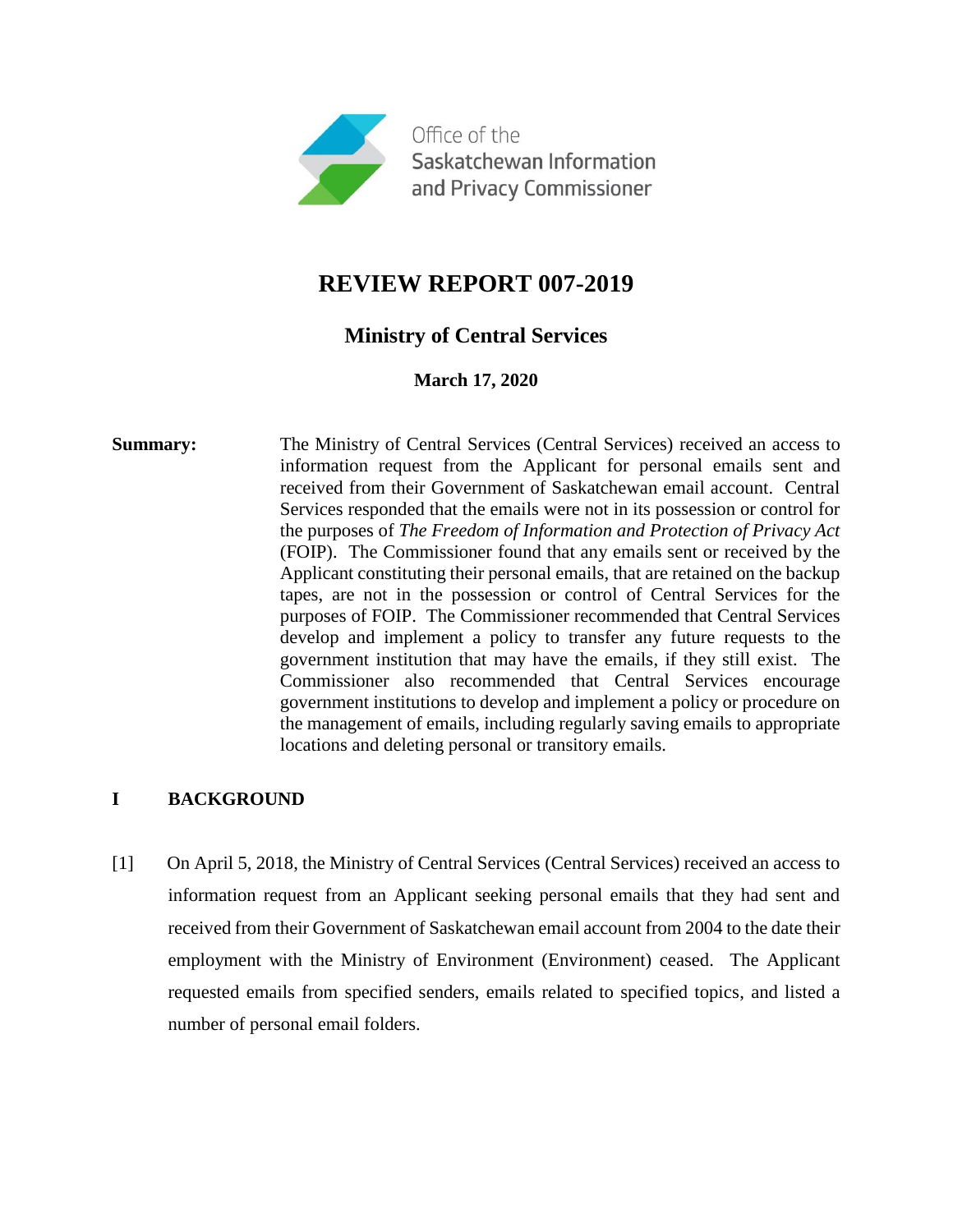- [2] On May 1, 2018, the Central Services responded to the Applicant stating, "we have determined any records related to your request are personal emails that are outside the scope of FOIP and not in our possession or control. Therefore FOIP does not apply."
- [3] On January 3, 2019, the Applicant requested a review of Central Services' decision to refuse the Applicant access to the records on the basis that the records were not in its possession or control.
- [4] On January 9, 2019, my office notified the Applicant and Central Services of my intention to undertake a review.

## **II RECORDS AT ISSUE**

[5] Central Services has taken the position that it does not have responsive records in its possession and/or control. As such, there are no records at issue in this review. However, it is clear we are discussing the personal emails of the Applicant.

### **III DISCUSSION OF THE ISSUES**

### **1. Does my office have jurisdiction in this matter?**

[6] Central Services qualifies as a government institution pursuant to subsection  $2(1)(d)(ii)$  of *The Freedom of Information and Protection of Privacy Act* (FOIP). Therefore, I have jurisdiction to conduct this review.

# **2. Are there records responsive to the Applicant's request in the possession and/or control of Central Services?**

[7] Section 5 of FOIP provides the right of access as follows:

**5** Subject to this Act and the regulations, every person has a right to and, on an application made in accordance with this Part, shall be permitted access to records that are in the possession or under the control of a government institution.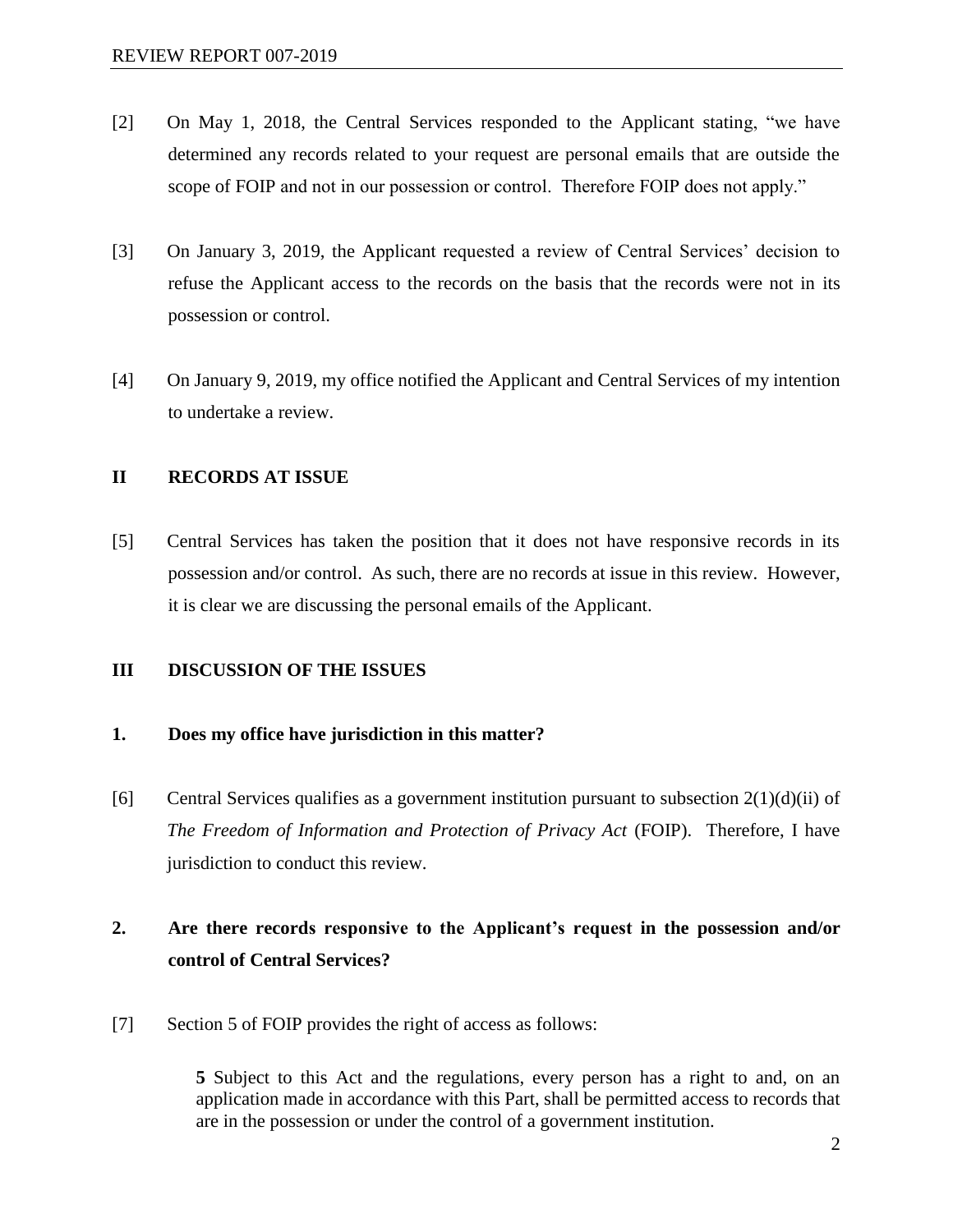- [8] As section 5 of FOIP provides that FOIP only applies to those records under the possession or under the control of a government institution, I will need to determine if the records in question would be in the possession or control of Central Services.
- [9] The Applicant's submission referred to two factors my office considers for assessing control of records and asserted that Central Services had some measure of control. The two factors that the Applicant relied on to support their position were:
	- The public body possesses the record, either because it has been voluntarily provided by the creator or pursuant to a mandatory or statutory or employment requirement; and
	- The public body paid for the creation of the records.
- [10] The Applicant indicated that Central Services possessed the records as they were the creator of the records, voluntarily provided them and as a former employee of the Government of Saskatchewan, their salary and the resources of the government were "used in the creation and maintenance of the records." Additionally, the Applicant stated that, "the Government of Saskatchewan's Information Technology Acceptable Usage Policy acknowledges that incidental personal use is acceptable, even though the emails themselves are not official records of the government." Finally, the Applicant indicated that personal records that had been saved on a government network drive had been released to them. As the Applicant had gained access to some records, they questioned why the government was acting inconsistently and refusing to provide their personal emails.
- [11] Central Services' submission quoted a number of court decisions and referenced my office's Review Report F-2014-007 to support its position that these records were not in the possession or control of Central Services. In that report, my office found that FOIP did not apply as the Ministry "does not have 'control' of the records in question. The emails are the personal records of the government employee and were not created as part of [their] employment duties."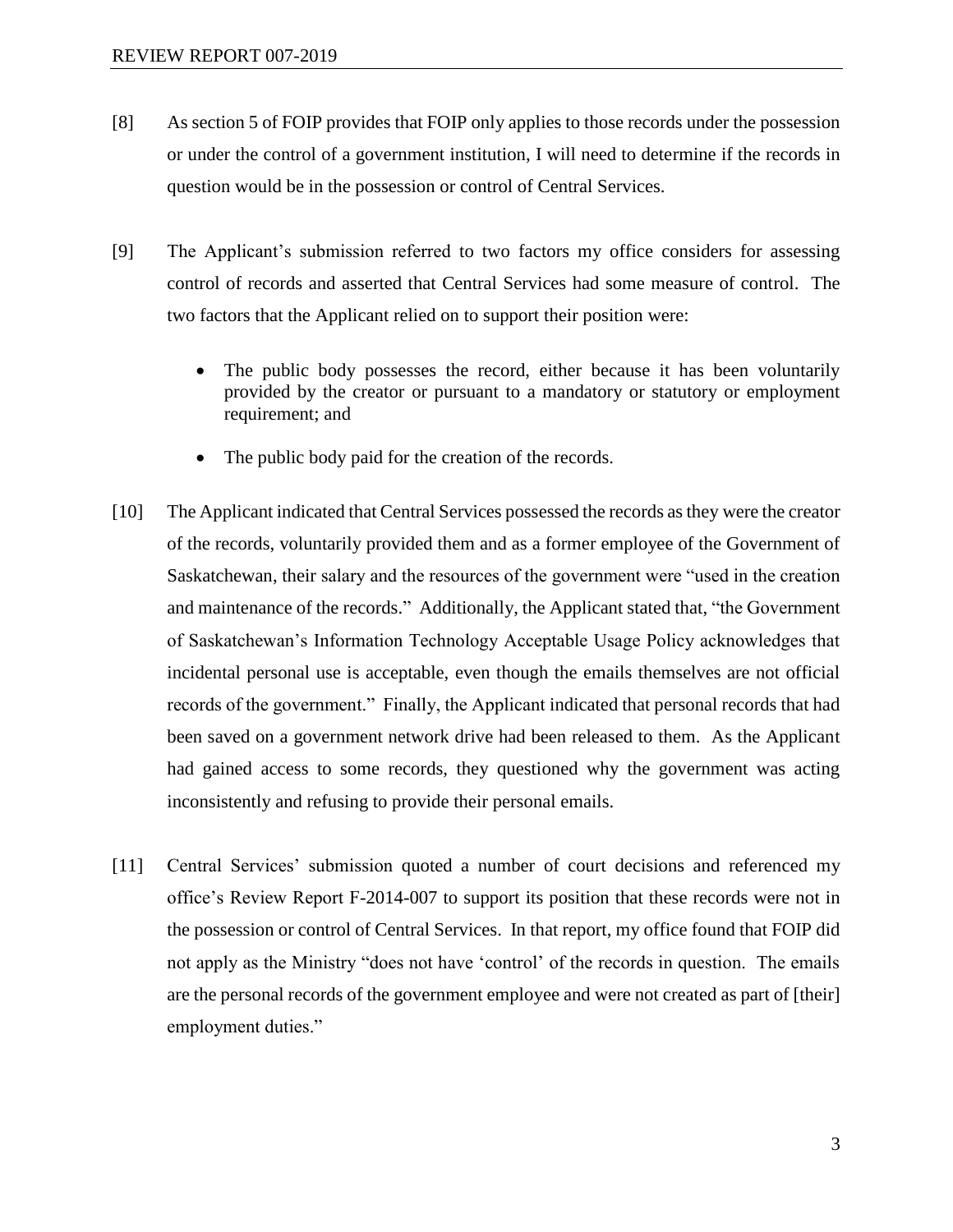- [12] In Review Report 096-2015 and 097-2015, my office found that personal emails of an employee of the Saskatchewan Transportation Company (STC) were not in the possession or control of STC, for the purposes of FOIP, as "the personal records of the STC employee and were not created as part of their employment duties."
- [13] In the Provincial Archives of Saskatchewan's resource *Basic Records Management Practices for Saskatchewan Government*, it defines non-public (non-government) records as "records that do not pertain to any aspect of Government business. These include records such as external publications and non work related records (personal e-mails or letters, memberships in associations or groups etc. which do not relate to the employees position within the organization)."
- [14] As such, there is no requirement in *The Archives and Public Records Management Act* for a government institution to retain an employee's personal emails, as they are not an official record of the government.
- [15] Central Services also noted that the Applicant may have been referred to Central Services to inquire about retrieving the requested emails from the Information Technology Division (ITD) backup tapes. Central Services further clarified that, "email accounts are retained [by Central Services] for system recovery purposes… there is no way for us to distinguish which emails on the backups are personal in nature."
- [16] In my office's Investigation Report 072-2018, my office undertook an investigation into Central Services' ITD backup tapes. In that report, I provided the following regarding the purpose of these backup tapes:

[40] …backup tapes managed by Central Services contain only copies of uncategorized and critical data that already exists elsewhere within one of the twenty-seven clients of Central Services. The original copy of the data should be appropriately stored and retained in accordance with existing legal and policy requirement related to the management of records within the Government of Saskatchewan. If appropriate records management practices exist, then any one of the twenty-seven clients of Central Services who receives an application for access to records under FOIP should be able to conduct a reasonable search for responsive records, regardless of what may or may not exist on backup tapes managed by Central Services.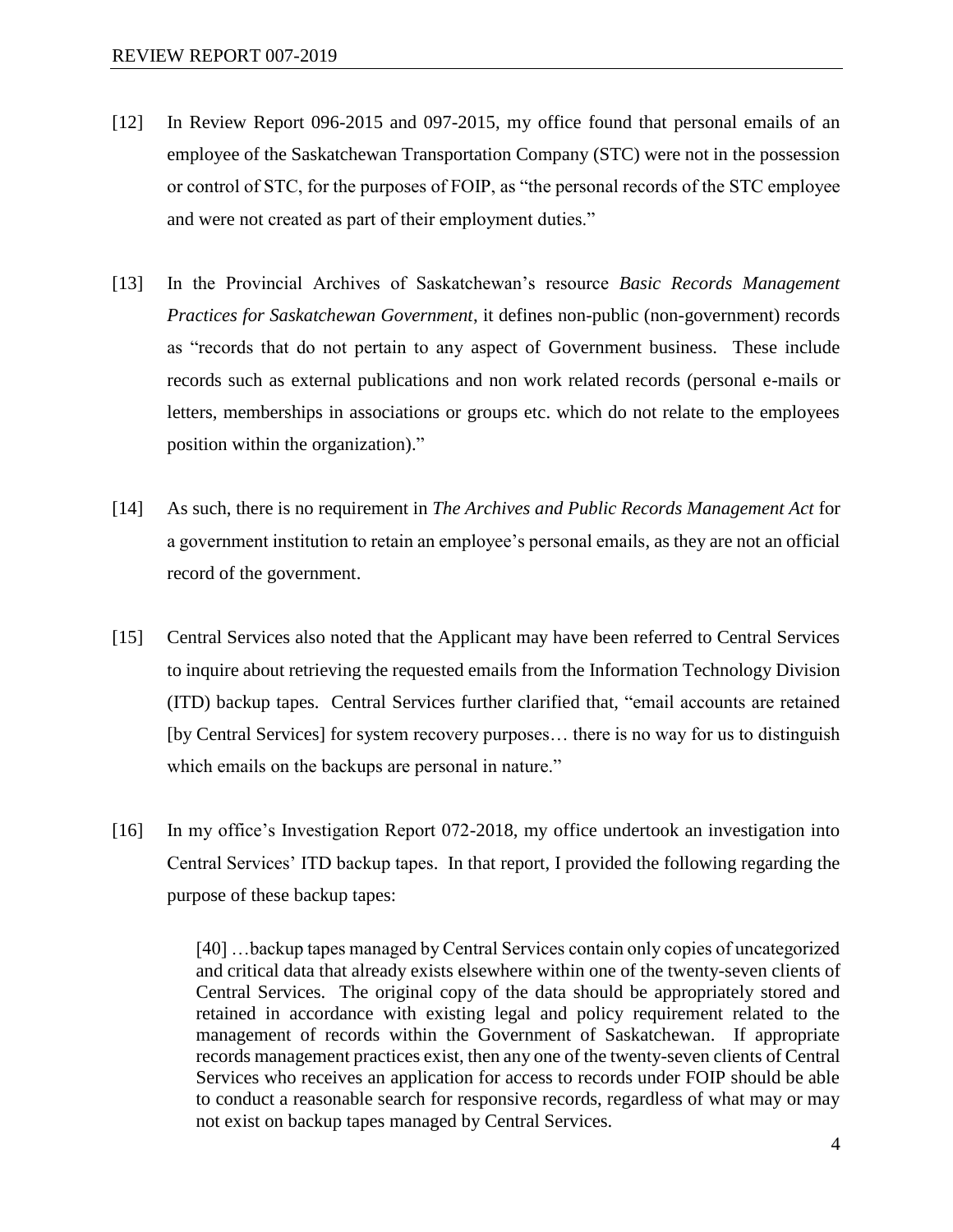[41] The sole purpose of copying digital data that already exists elsewhere onto a backup tape is to allow Central Services to restore the data in case of a major disaster or IT system malfunction…

…

[45] ... in regards to possession or control of records, it is reasonable to accept that Central Services, not its clients, is in possession and control of the data stored on backup tapes. This is because Central Services plays the principal role in:

- Creating the copies of data stored on backup tapes;
- Establishing when backups are created and how;
- Using backups in case of a disaster for recovery purposes; and
- Overseeing the overall management of backup tapes and the data on those tapes.

[46] In light of the above, I find that the data that resides on backup tapes is not the "primary record" that falls within the meaning of subsection 2(1)(i) of FOIP; I find that this data is merely a copy of the data that already exists elsewhere, and it serves a completely different purpose. Accordingly, the data that already exists elsewhere, the original copy of the data, is in fact the "primary record" that would be responsive to an application for access to records under FOIP.

[47] Since data stored on backup tapes is not the "primary record" that falls within the meaning of subsection 2(1)(i) of FOIP, I find that backup tapes do not need to be included in a search for responsive records when processing an application under FOIP. FOIP imposes on government institutions a duty to assist requirement that in part requires institutions to make every reasonable effort to identify and seek out responsive records. However searching within backup tapes exceeds the reasonable efforts required by the duty to assist requirement…

[17] As the Applicant was a former employee of Environment seeking access to their personal emails sent and received during their employment with Environment, my office asked Central Services to clarify if there was any consideration in transferring the request to Environment pursuant to section 11 of FOIP. Section 11 of FOIP provides:

> **11**(1) Where the head of the government institution to which an application is made considers that another government institution has a greater interest in the record, the head:

(a) may, within 15 days after the application is made, transfer the application and, if necessary, the record to the other government institution; and

(b) if a record is transferred pursuant to clause (a), shall give written notice of the transfer and the date of the transfer to the applicant.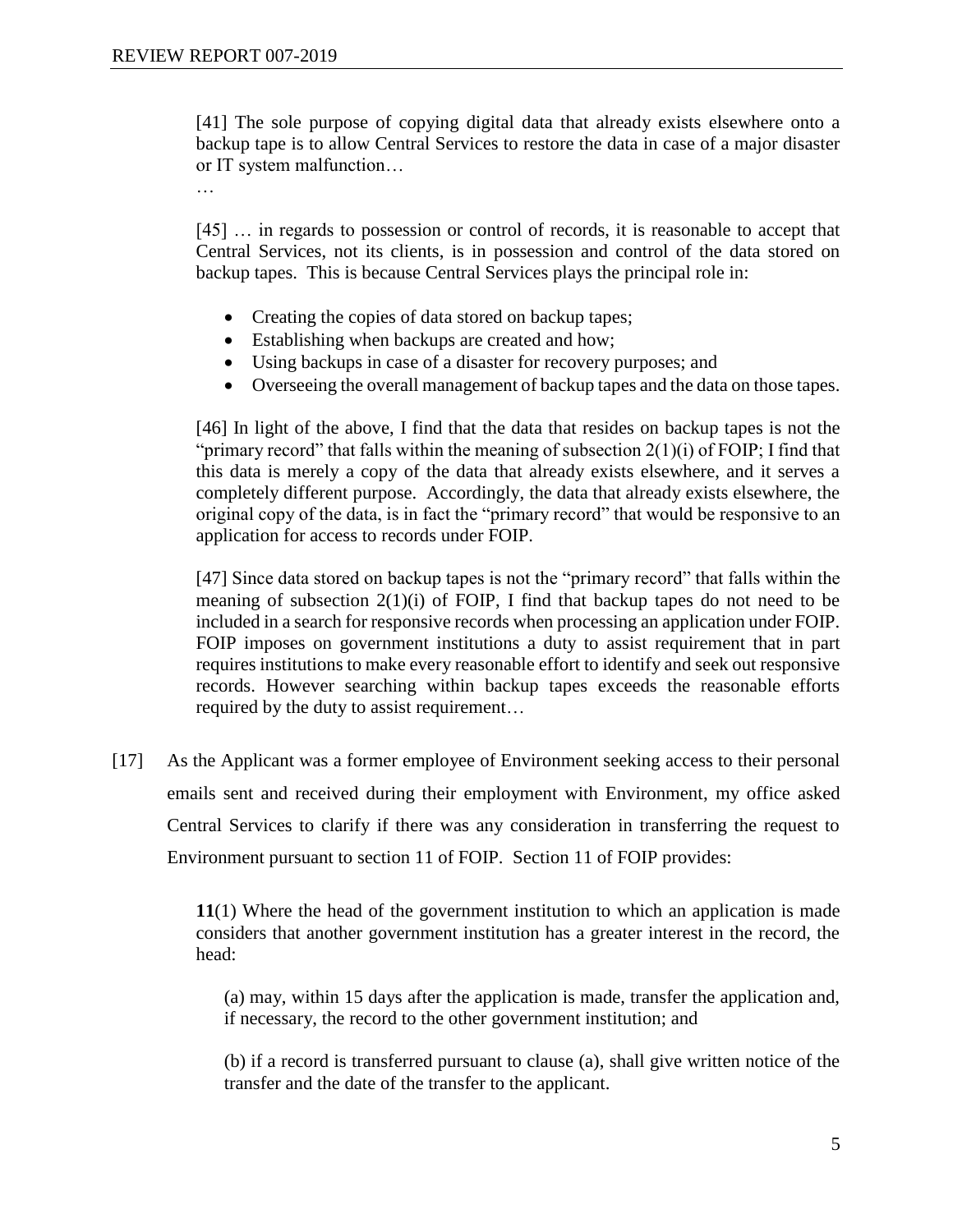(2) For the purposes of this section, a government institution has a greater interest in a record if:

(a) the record was originally prepared in or for the government institution; or

(b) the government institution was the first government institution to obtain the record or a copy of the record.

(3) For the purposes of section 7, an application that is transferred pursuant to subsection (1) is deemed to have been made to the government institution on the day of the transfer.

- [18] Central Services responded stating, "yes, we had considered transferring the request at the time. In speaking with Environment around the possibility of transferring the request, they identified that the former employee's email account was deleted and they did not have access to the personal emails from the former email account."
- [19] The purpose of email backups retained by Central Services are for system recovery purposes. I find that any emails sent or received by the Applicant constituting their personal emails, that are retained on the backup tapes, are not in the possession or control of Central Services for the purposes of FOIP.
- [20] I recommend that Central Services develop a policy or procedure to ensure access to information requests seeking emails from email backups are transferred to the appropriate government institution that may have the emails, if they still exist.

# **3. What records management best practices should government institutions have in place for personal emails?**

[21] The Government of Saskatchewan *Information Technology Acceptable Usage Policy Email Appendix B*, provides the following guidance:

> Email that is of a personal or transitory nature need not be archived. However, email that is official record of government is to be retained. Remember that email is accessible under the terms of *The Freedom of Information and Protection of Privacy Act*.

…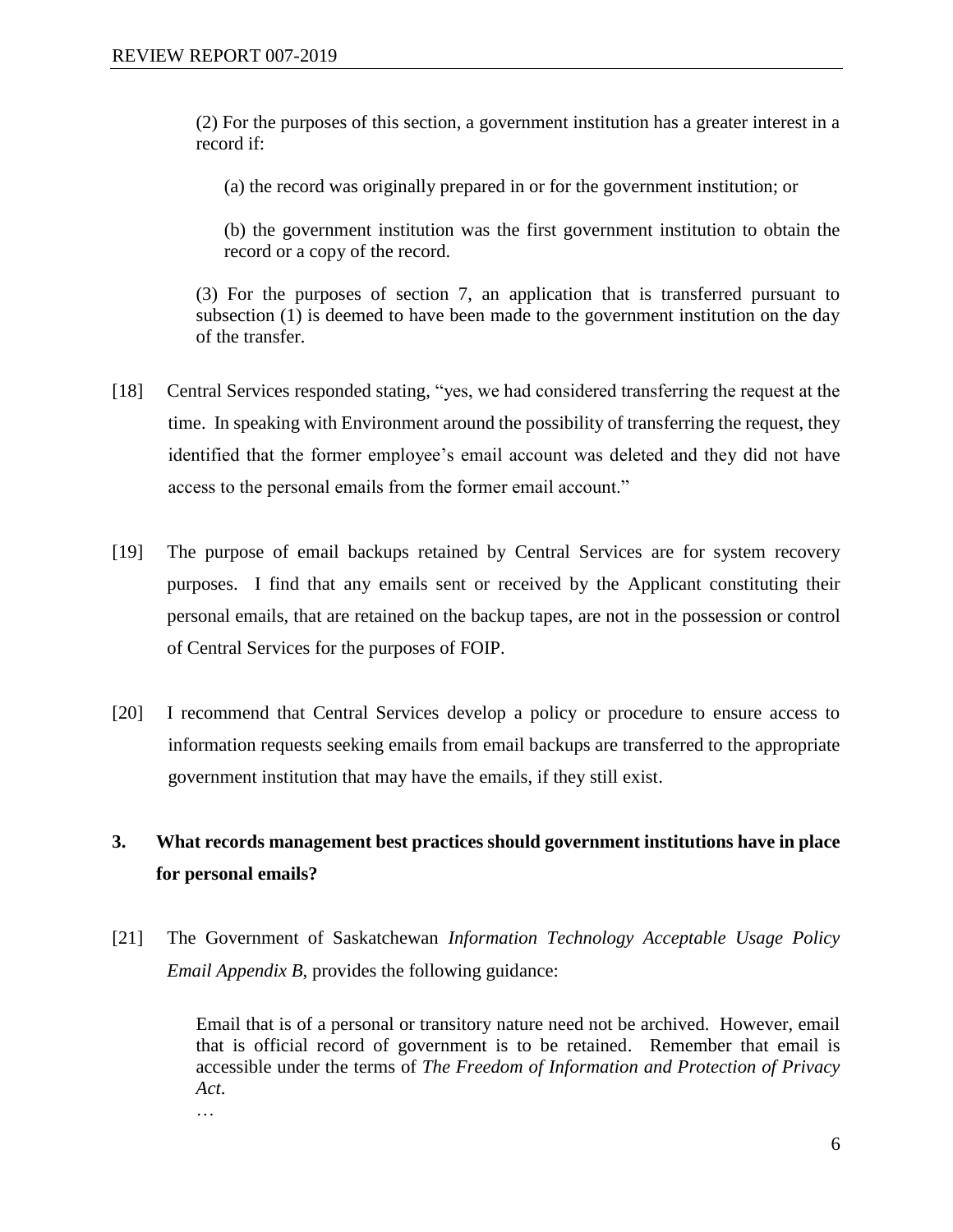…The email system is the property of the Saskatchewan Government. Employees should have no reasonable expectation of privacy in email transmitted, received and stored on and/or through the governments system. An email is the property of the Government of Saskatchewan and is not a private employee communication (whether created or received).

…

…Employees are encourage to create separate signature files for personal and official email that is sent from government accounts… Personal signature file text must contain a disclaimer indicating that the email does not represent the views of the Government of Saskatchewan…

- [22] While the government's policy is to allow employees use of their government email accounts to send and receive personal emails, government institutions should also be providing guidance on the proper management of emails to ensure emails that are official government records and emails that are transitory or personal emails are managed appropriately.
- [23] The Provincial Archives of Saskatchewan resource *Email Management Guidelines*, provides the following guidance on the management of emails:

Government institutions must ensure that employees understand their records management responsibilities in regard to email and, as part of their records management program, develop the policy and procedures necessary to manage them appropriately.

…

As is the case for all other government records, email must be classified, retained and disposed of in accordance with an applicable approved retention schedule. Ideally, emails should be classified and retained alongside other records that pertain to the activity or business transaction.

…

### **Email Management Best Practices**

### **Regularly Delete Transitory and Non-Work Related Email Messages**

As previously explained, transitory and non-work related records do not need to be classified and retained. For further information on transitory records, please refer to the Archives' Transitory Records Guidelines.

…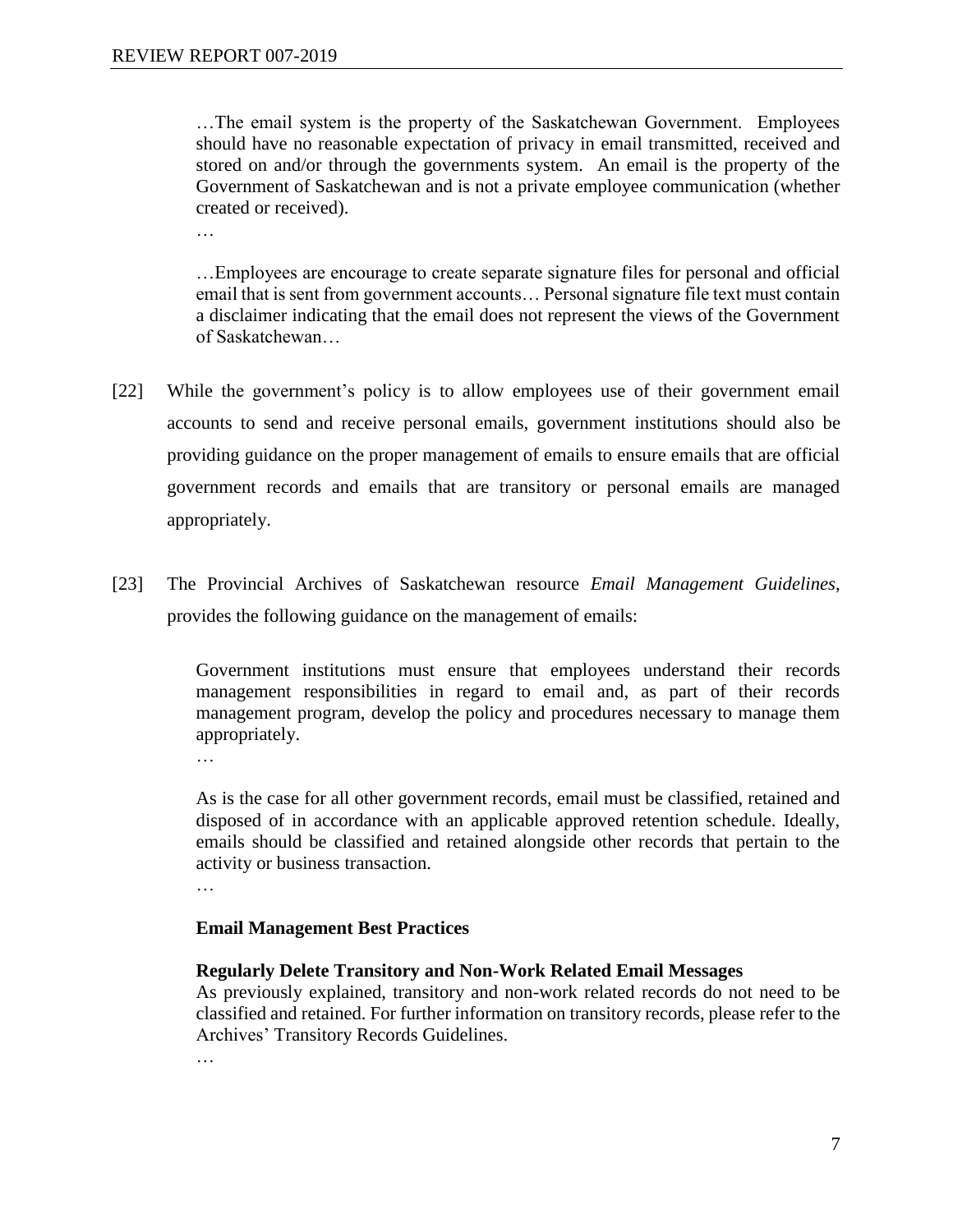#### **Identify Who is Responsible For a Message**

Because it is common for multiple copies of an email message to exist, it is helpful to set some guidelines that establish who is responsible for managing messages in different circumstances.

…

#### **Roles and Responsibilities**

Individuals at all levels of the institution have a role to play if email is to be properly managed.

…

#### **All Staff**

- understand and comply with the institution's email management policy and procedures
- manage email that meets the definition of a government record in accordance with an approved retention schedule as per *The Archives and Public Records Management Act*
- delete personal email and transitory records from the email system regularly
- take appropriate precautions when sending email messages that contain personal or confidential information
- [24] As a general rule, employees' government email accounts should not be used to store emails that are not official government records including personal emails. Providing employees with guidance on the proper management of email records will ensure emails that are official government records are regularly saved to the appropriate location in their filing system or electronic document management system and ensure email records are integrated with other records management practices, consistent with other records of the government institution. Once emails that are official government records are saved to the appropriate location, the copy in their email account can be deleted.
- [25] Ensuring emails that are official government records are managed in a manner consistent with other records and filed in the appropriate locations may assist FOIP Coordinators when searching for responsive records. Additionally, if personal and transitory emails are regularly deleted, rather than being stored in their email accounts, it may reduce the number of emails that would need to be reviewed to determine if they are responsive. When an employee's employment with a government institution ceases, this would also limit the amount of work by other government employees saving emails to the appropriate locations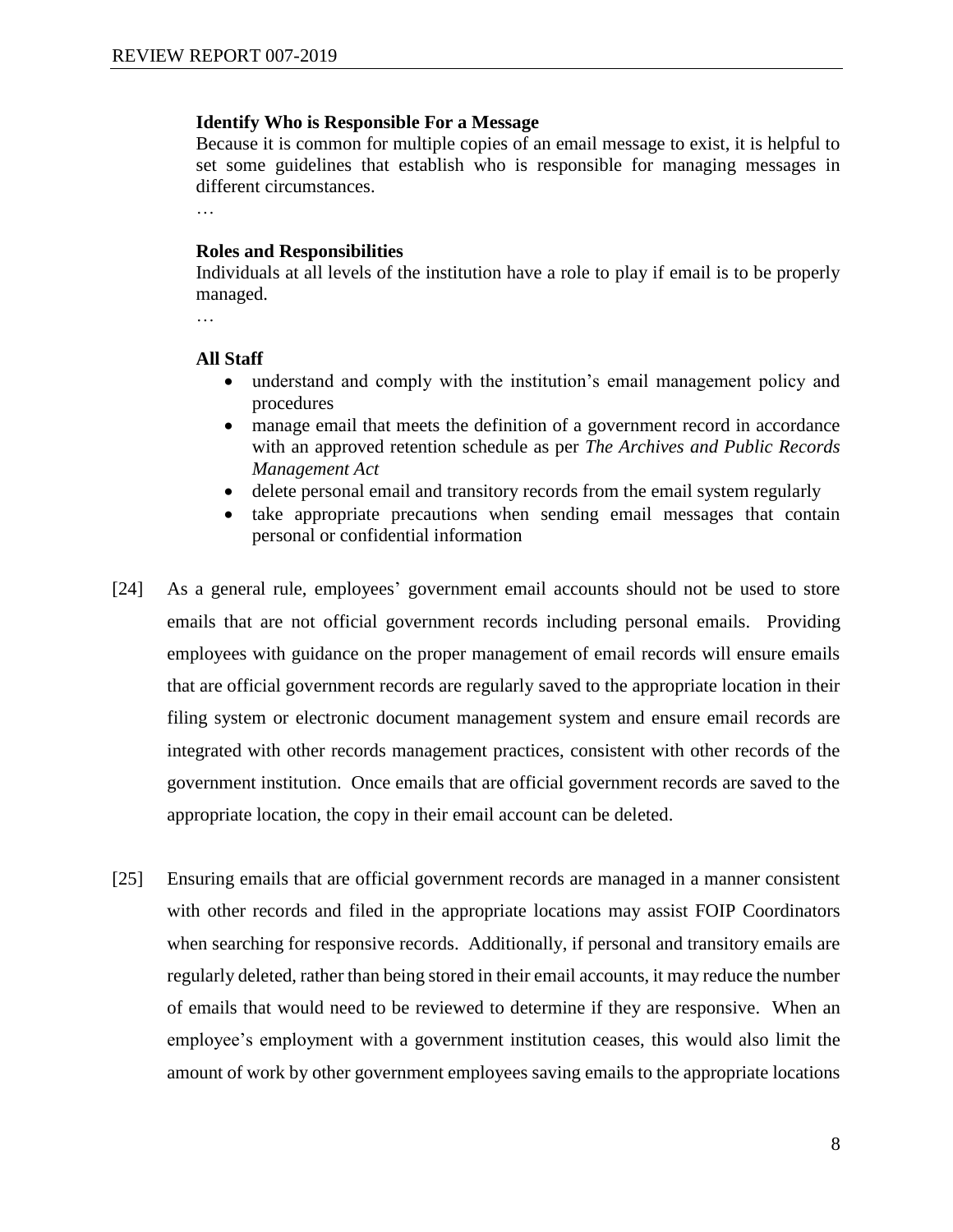and sorting through personal emails that an employee has stored in their government email account.

[26] In the Information and Privacy Commissioner of Ontario resource, *Improving Access and Privacy with Records and Information Management*, it provides the following guidance:

## **Entry and Exit Protocols**

Train staff on RIM [Records and Information Management] requirements when they join the institution. Ensure that all records are appropriately stored and managed before staff leave.

As staff move between positions and institutions, it is easy for records to be lost, mishandled or destroyed inappropriately. Developing protocols for when staff start or leave positions can help prevent the loss of valuable information, as well as protect your institution from privacy breaches.

…

For staff exiting a position, it is important to ensure that records created or maintained during the individual's tenure are appropriately saved, securely destroyed or transferred to a replacement. Have the departing staff member verify that the following is completed prior to their last day:

- Records have been stored, transferred to an archive or destroyed based on their retention schedules.
- Personal non-work related information that may have been stored on a computer or in paper files has been destroyed.
- Email records have been appropriately saved or destroyed.
- …

Managers are responsible for ensuring that departing staff have completed all RIM requirements and should take steps to verify their completion.

[27] As a best practice, I encourage government institutions to have a documented practice in place to provide employees with the ability to gain access to any of their personal emails remaining in their government email account, within a specified timeframe of their employment ceasing (i.e. within 10-30 days of employment ceasing). This can assist the government institution to ensure it is not retaining any employee's personal emails where